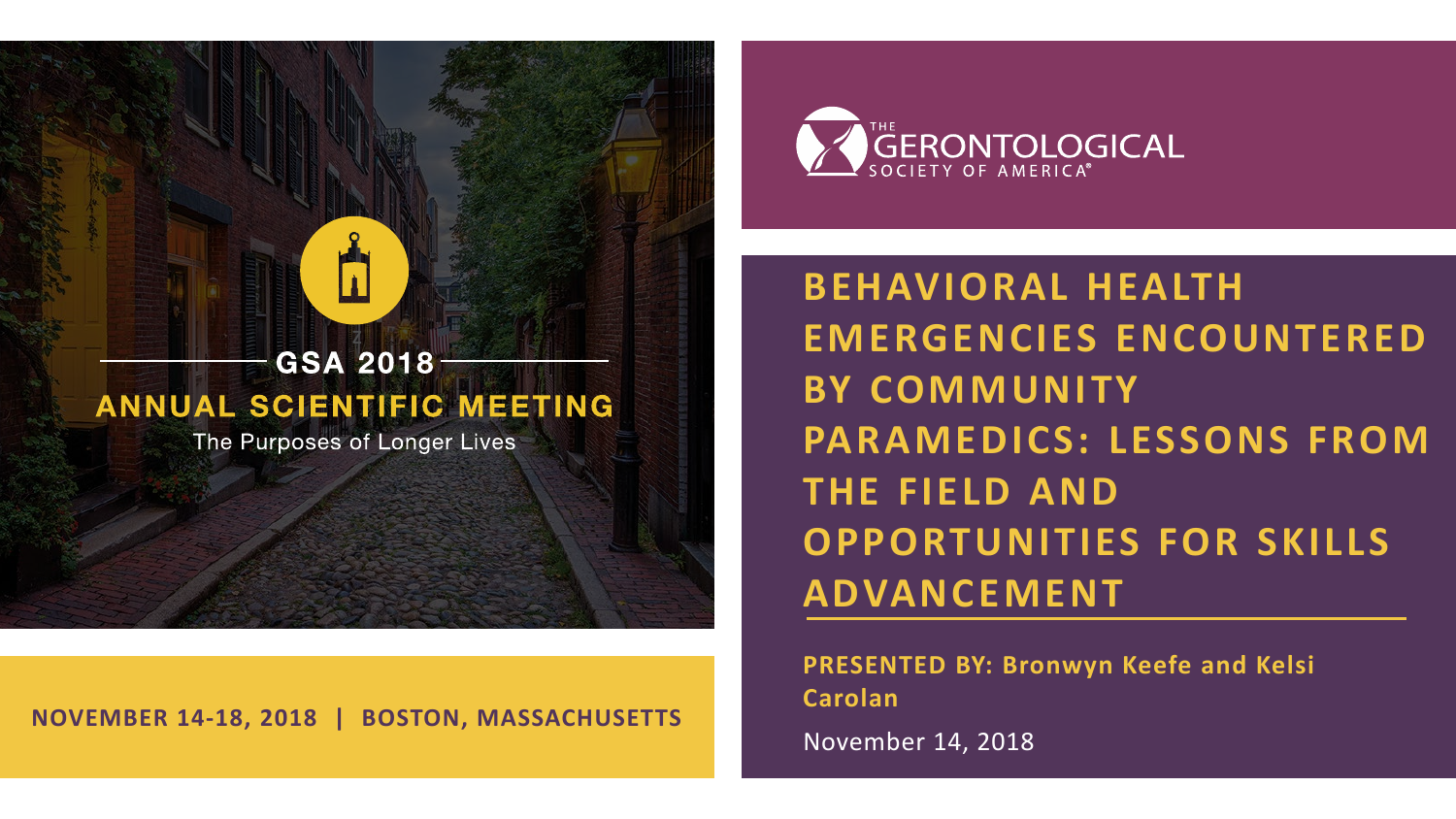# **Learning Objectives**

- 1. By the end of this session, participants will be able to describe the skills and attributes of community paramedics serving older adults and people with disabilities who have complex behavioral health and medical needs.
- 2. By the end of this session, participants will be able to describe the challenges community paramedics face in serving older adults and people with disabilities who have complex behavioral health and medical needs.
- 3. By the end of this session, participants will better understand the gaps in training paramedics face related to behavioral health.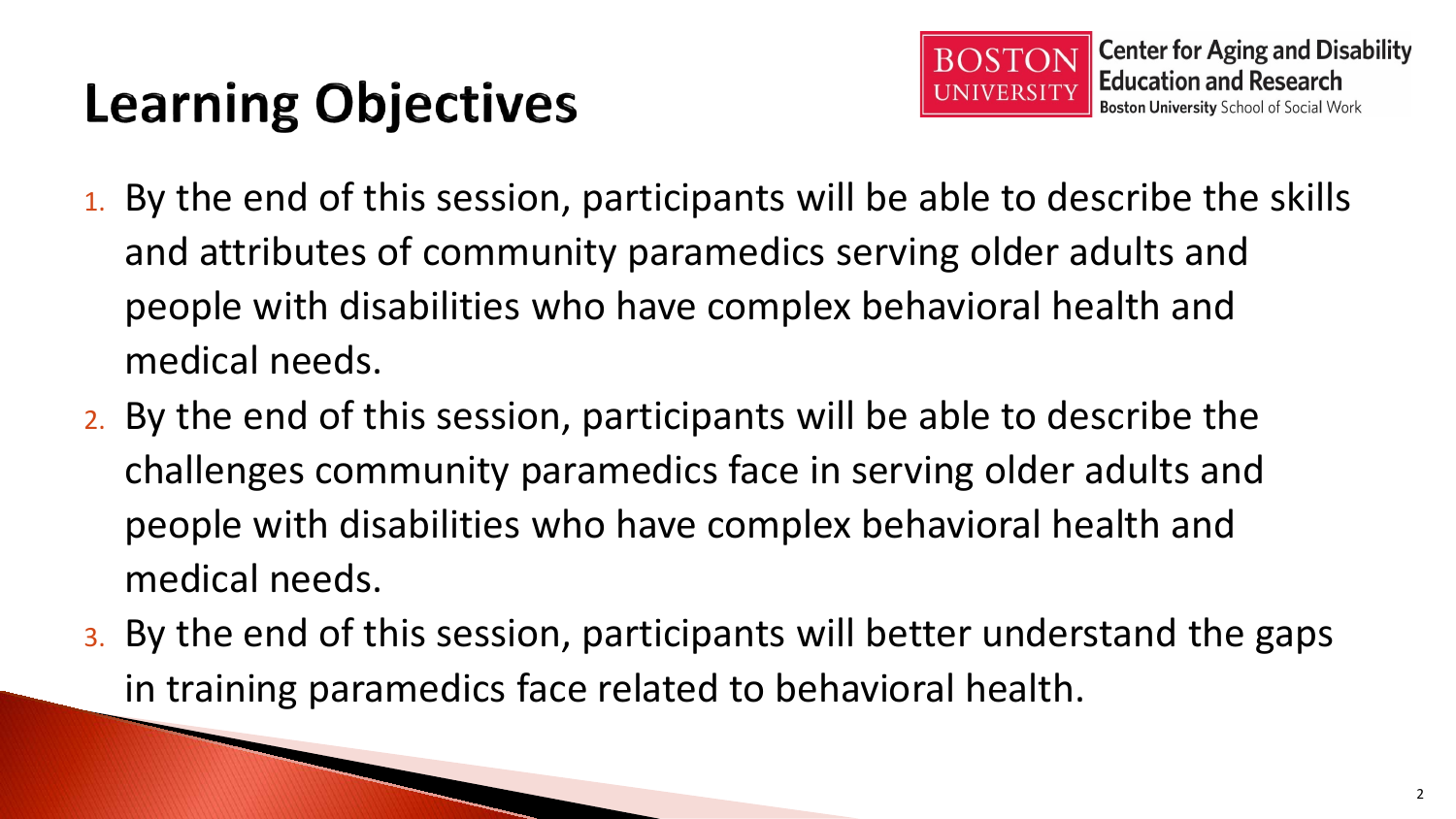# **Goals for Today**

- $\triangleright$  Review the study aims and significance of topic
- ▶ Describe the methods: open-ended interviews with paramedics and team approach to thematic analysis
- Provide an overview of the results
- Discuss implications of the project and next steps
- Questions/discussion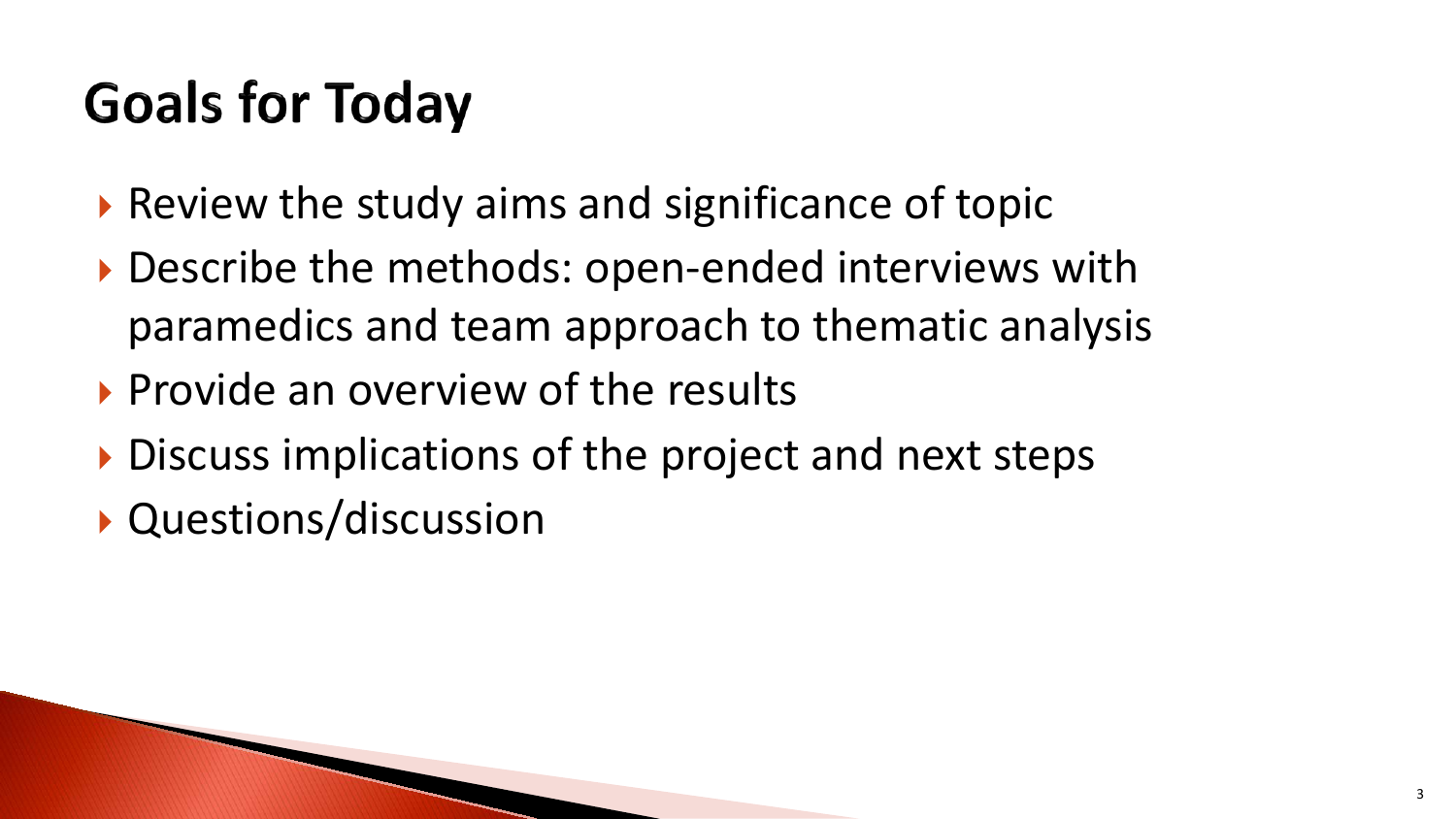### Introduction/Background



- ▶ Paramedic education has traditionally focused on response to lifethreatening medical emergencies (Brady, 2012).
- ▶ Paramedics are increasingly expected to respond to mental health crises, but may not be prepared to do so (Brady, 2012).
- ▶ There is limited research on paramedics' experiences, attitudes, and perceptions about responding to mental health crises–
- ▶ With a particular dearth of literature from the United States (Berry, 2014; Brady, 2012; Rees, Rapport, & Snooks, 2015; Rees, Rapport, Thomas, John, & Snooks, 2014; Shaban, 2005).

Funded by: Patient-Centered Outcomes Research Institute (PCORI) Award (IHS-1502-27177)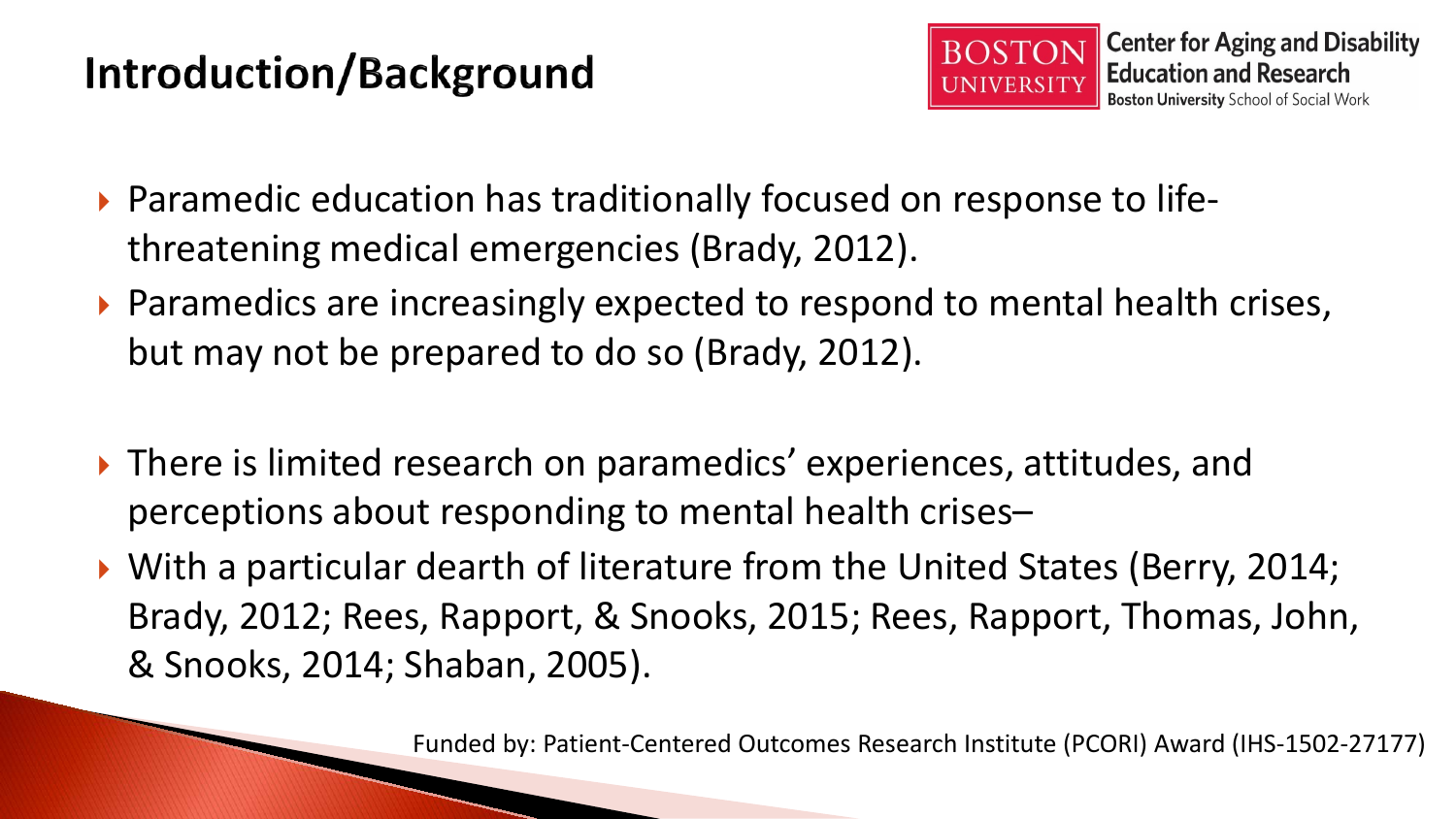### **Research Questions**



**Center for Aging and Disability Education and Research Boston University School of Social Work** 

- ▶ Do paramedics feel well prepared to respond to mental health crises?
- $\rightarrow$  How do paramedics describe the challenges and facilitators involved in responding to these situations?
- ▶ What are the skills they use to respond to these situations?



SUZANNE KREITER/GLOBE STAFF

Paramedic Ruben Torres will undergo training at EasCare LLC, one of several Massachusetts ambulance companies that plan to branch into home health care.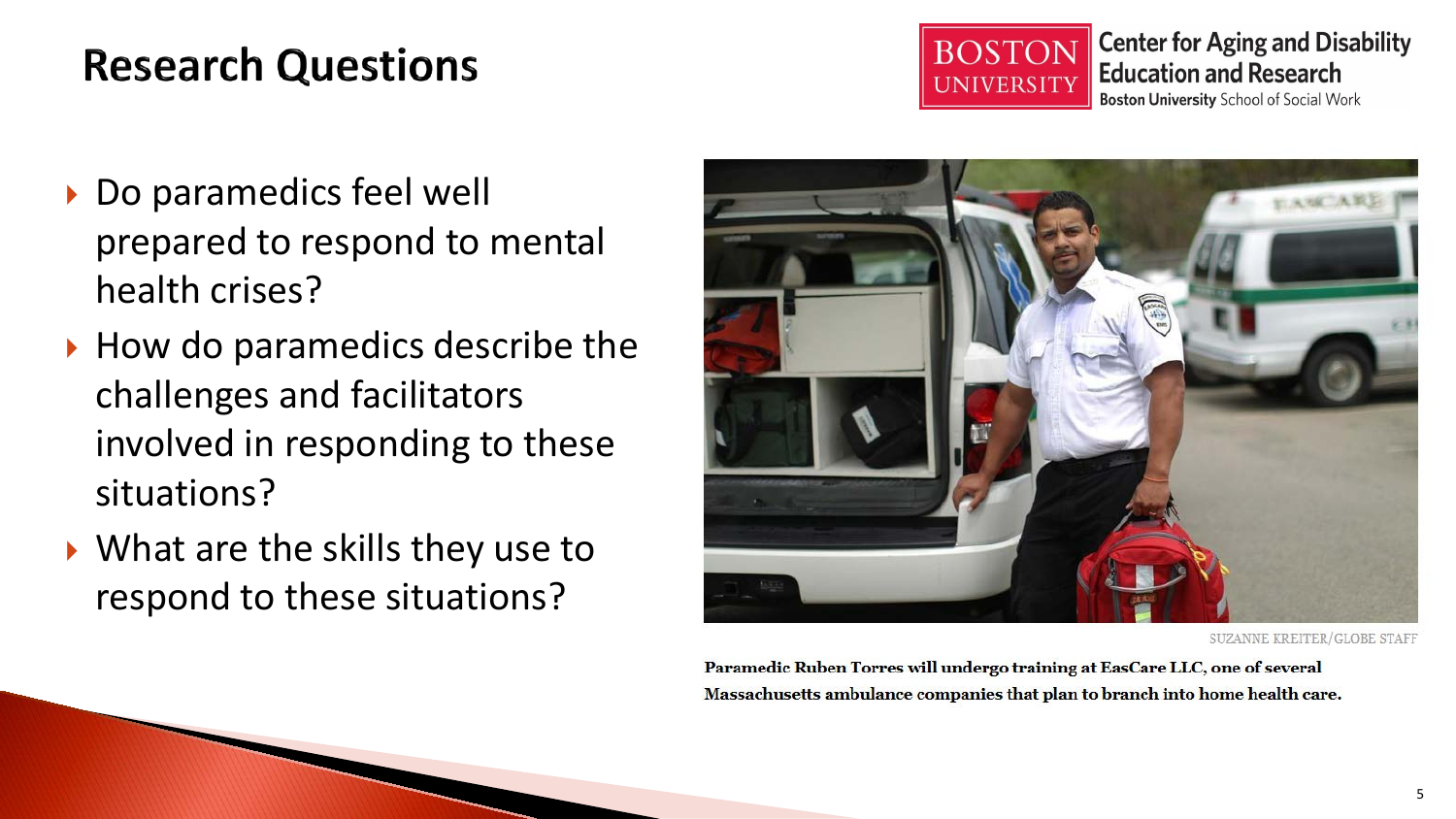

### **Methods**

Qualitative interviewing and analysis:

- ▶ Developed an open-ended interview guide in collaboration with experienced paramedics
- ▶ Conducted 60 minute telephone interviews with 23 paramedics
- Interviews were audio-recorded and transcribed verbatim
- ▶ Data were analyzed using a thematic analysis approach, as outlined by Braun and Clarke (2006)
- $\triangleright$  Team meetings to establish a codebook
- ▶ Tests for interrater reliability
- ▶ Member-checking for validity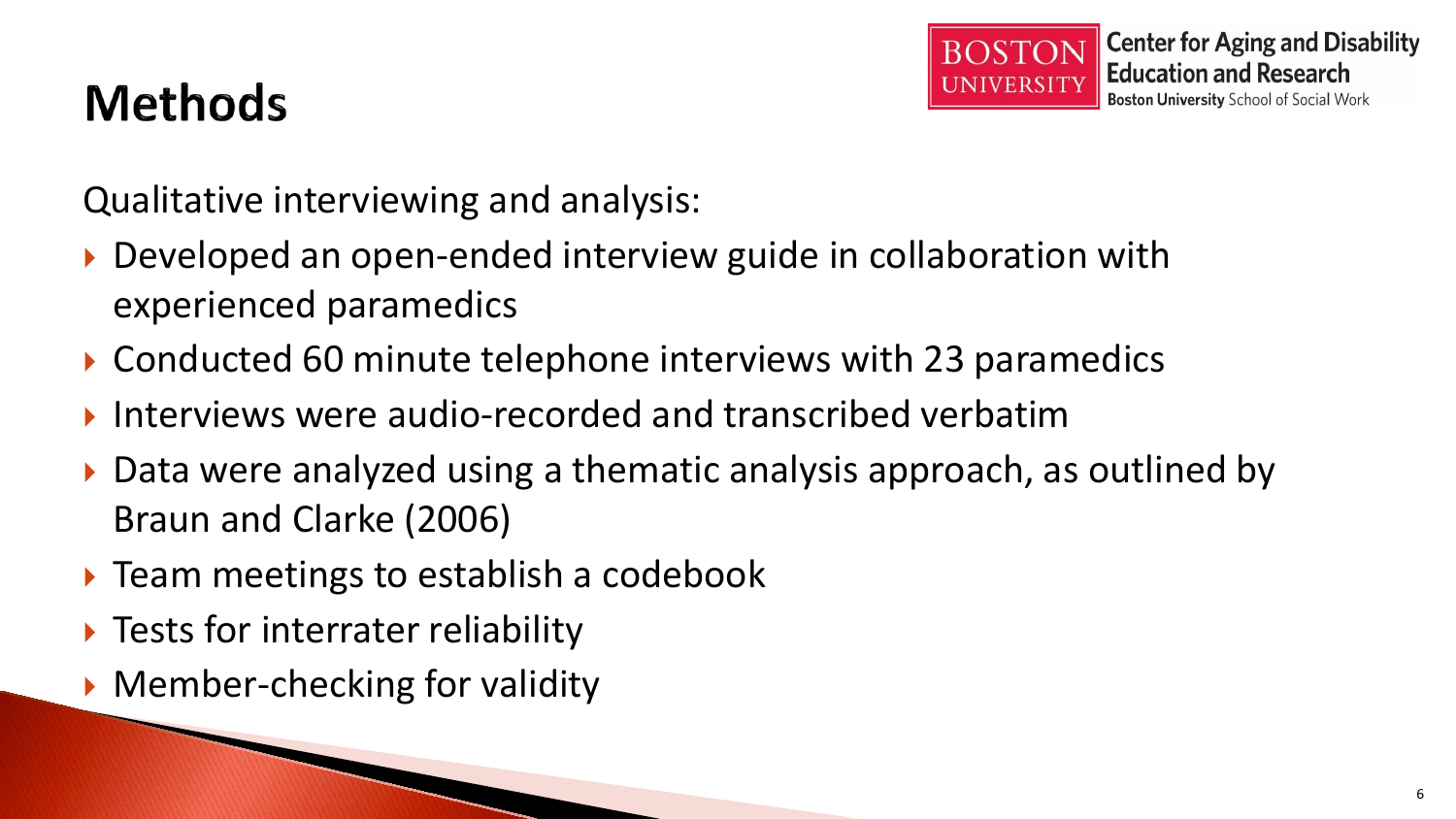

**Center for Aging and Disability<br>Education and Research Boston University** School of Social Work

#### **Results: Demographics**

| <b>Characteristic</b>      | <b>Mean (SD)</b> |
|----------------------------|------------------|
| Age, years                 | 40.9(8)          |
| Gender                     |                  |
| <b>Male</b>                | 14               |
| Female                     | 9                |
| Race                       |                  |
| <b>White</b>               | 22               |
| <b>Hispanic, Black</b>     | $\mathbf{1}$     |
| <b>Marital Status</b>      |                  |
| <b>Married</b>             | 18               |
| <b>Single</b>              | 4                |
| <b>Divorced</b>            | $\mathbf{1}$     |
| <b>Widowed</b>             | O                |
| <b>Education</b>           |                  |
| <b>High school</b>         | 4                |
| <b>Some college</b>        | 12               |
| <b>Associate's Degree</b>  | 6                |
| <b>Bachelor's degree</b>   | $\mathbf{1}$     |
| Average years in the field | 18               |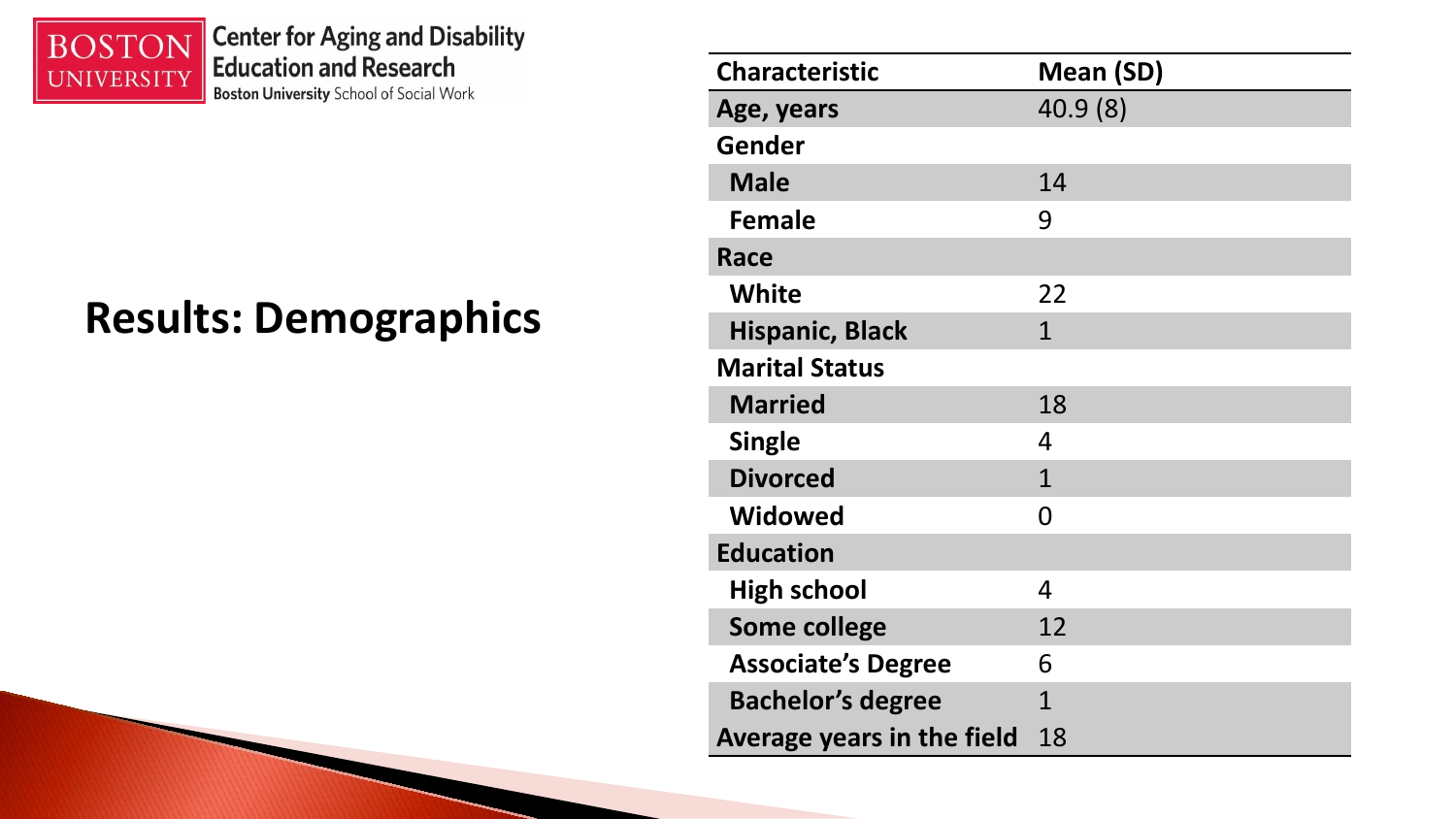

## **Results**

We found that paramedics:

- 1. report frequently working with patients who are having a mental health crisis
- 2. report having inadequate mental health training
- 3. have many difficulties managing these patients, relying primarily on their professional experiences and/or strong interpersonal skills rather than explicit training to address patients' needs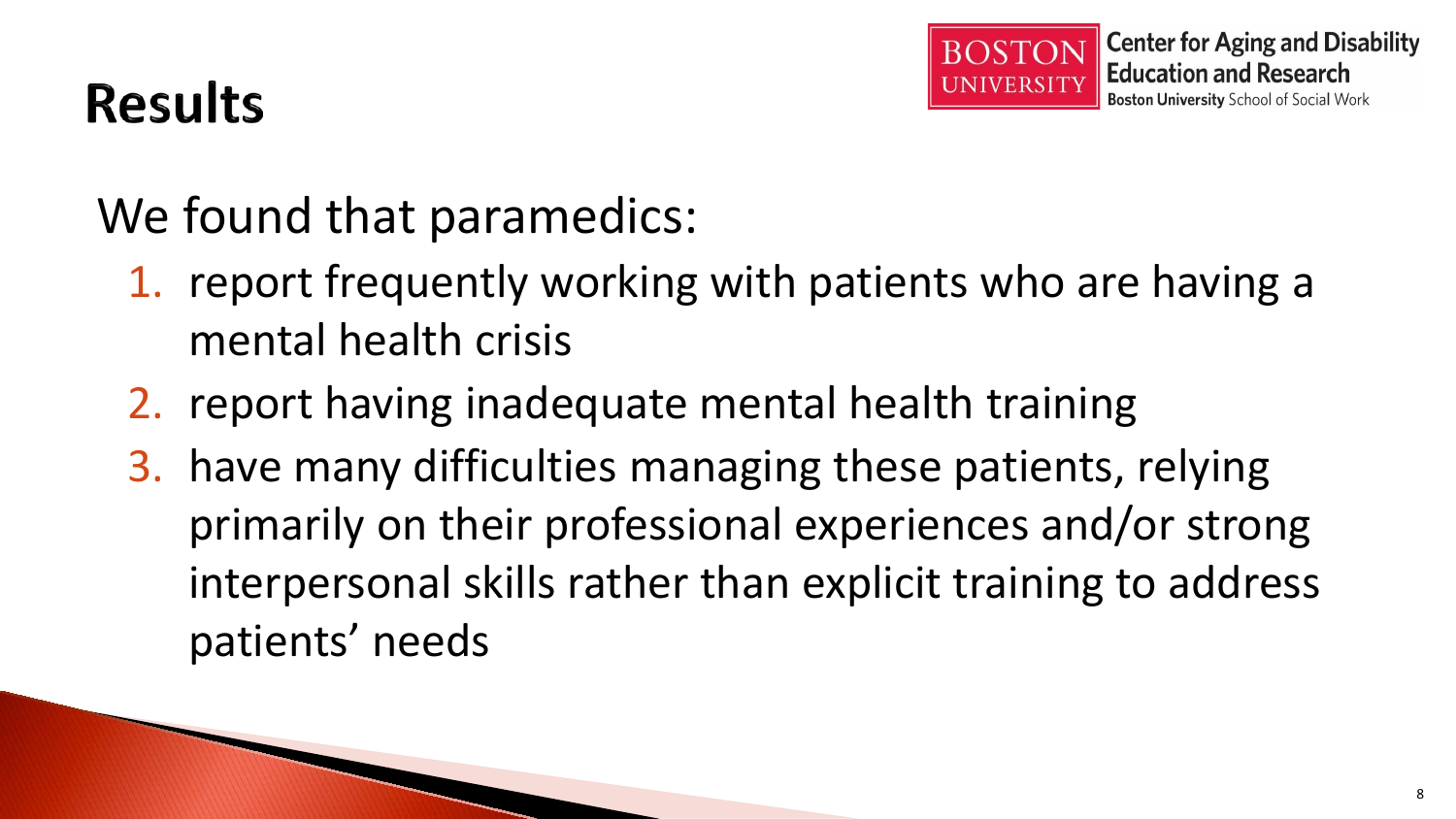

- ▶ The paramedics interviewed described dealing with mental health emergencies as a routine part of the job, yet these were often some of the most difficult aspects of their job.
- ▶ Participants reported that the individuals they encounter often have limited support systems and many are socially isolated, which exacerbates mental health issues.
- ▶ Situations arose around issues of self-harm, managing calls related to substance use, and maintaining personal safety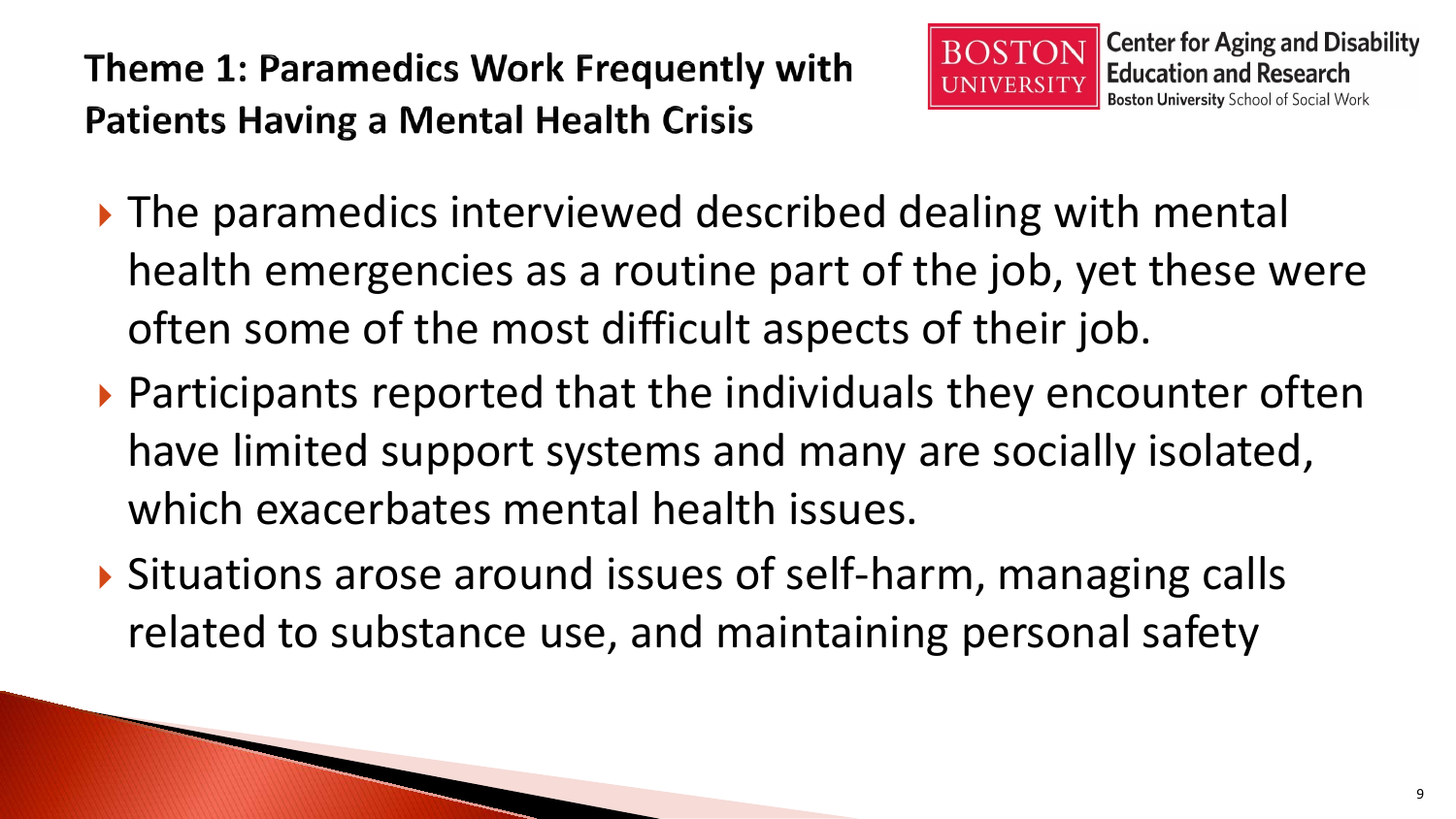

*"It's hard to know how to help someone that doesn't have anybody else to help them. Nobody else in the world, nobody I can call for that. They're by themselves, they're lonely. Not just the homeless population, but there's a lot of people at home, especially a lot of the elderly population. They just don't have anybody. That always breaks my heart."*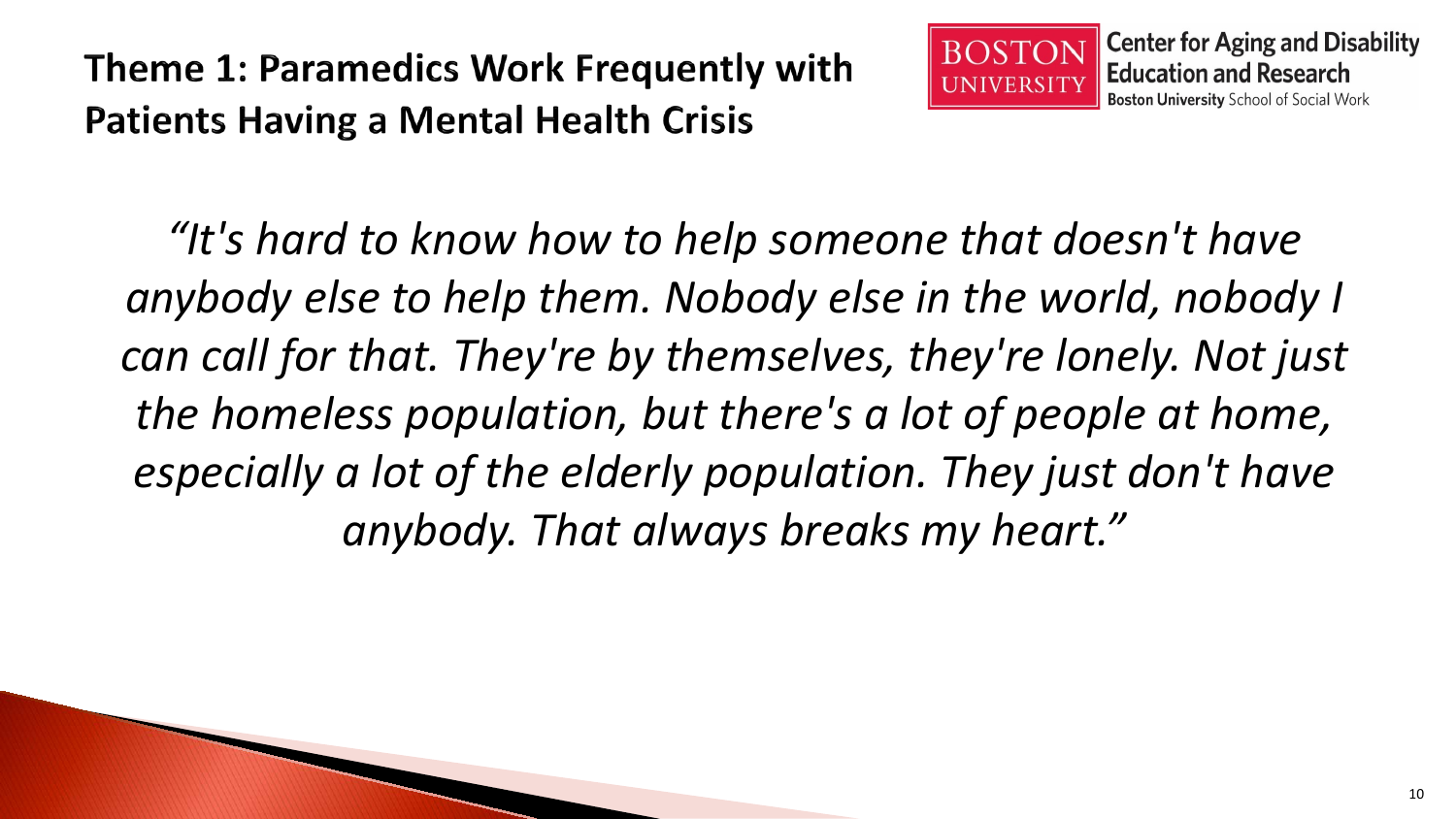

- When paramedics were asked about the amount or types of training they received in mental/behavioral health, the majority expressed that it was lacking and not sufficient to equip them to do their job to full capacity.
- ▶ Many paramedics expressed that they would like more training in the area of mental health and substance use so they could feel more competent and confident about various treatment methods and how to support the person in crisis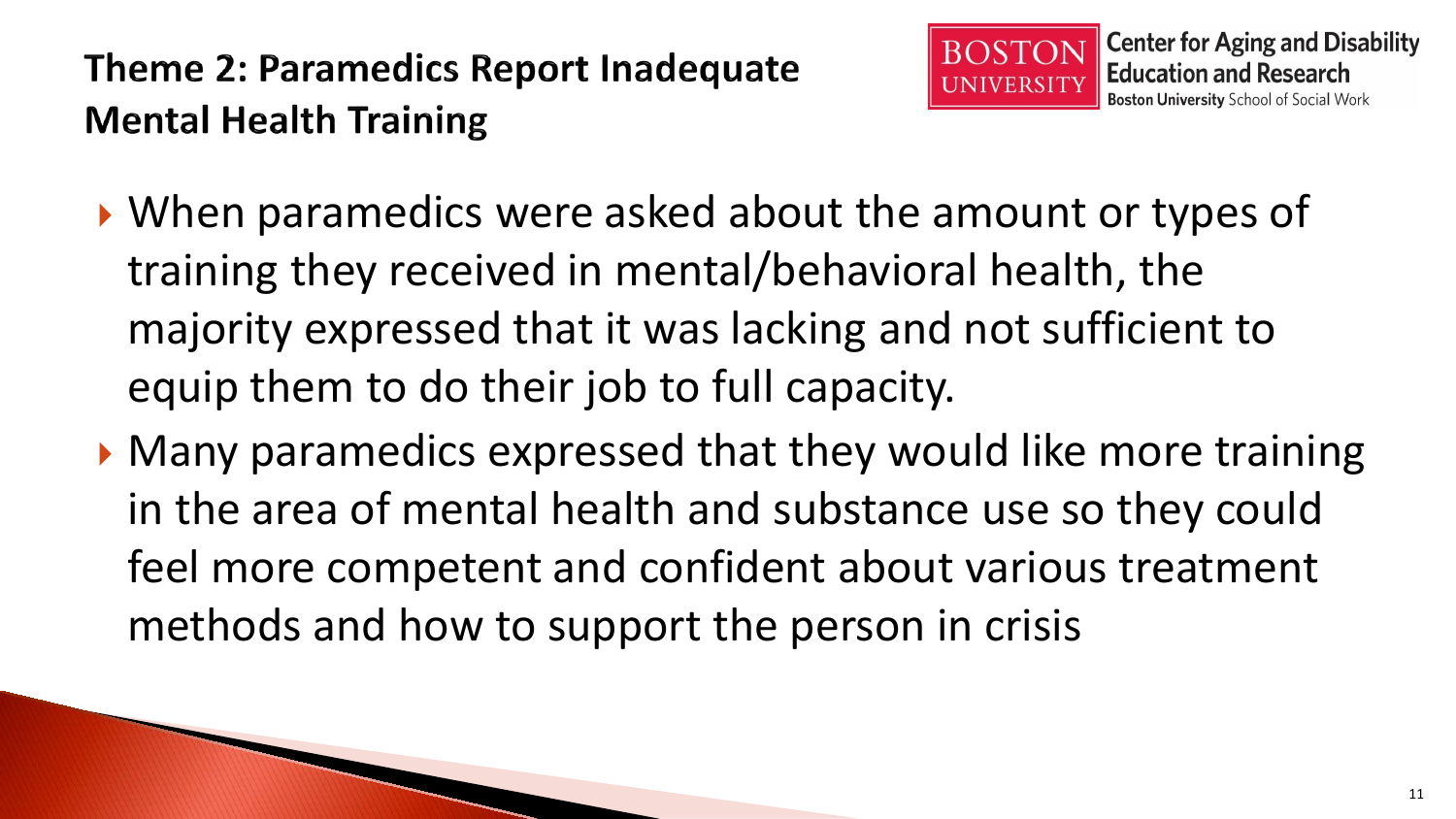#### **Theme 2: Paramedics Report Inadequate Mental Health Training**



*"They do have a section in it … not that it doesn't cover half of what you need to, it doesn't cover a lot. It's a section. It's not a big portion of a section. It is a small portion actually."*

*"Not really. And mental health was actually not part of that from what I can remember. And we actually deal with a lot of mental health patients."*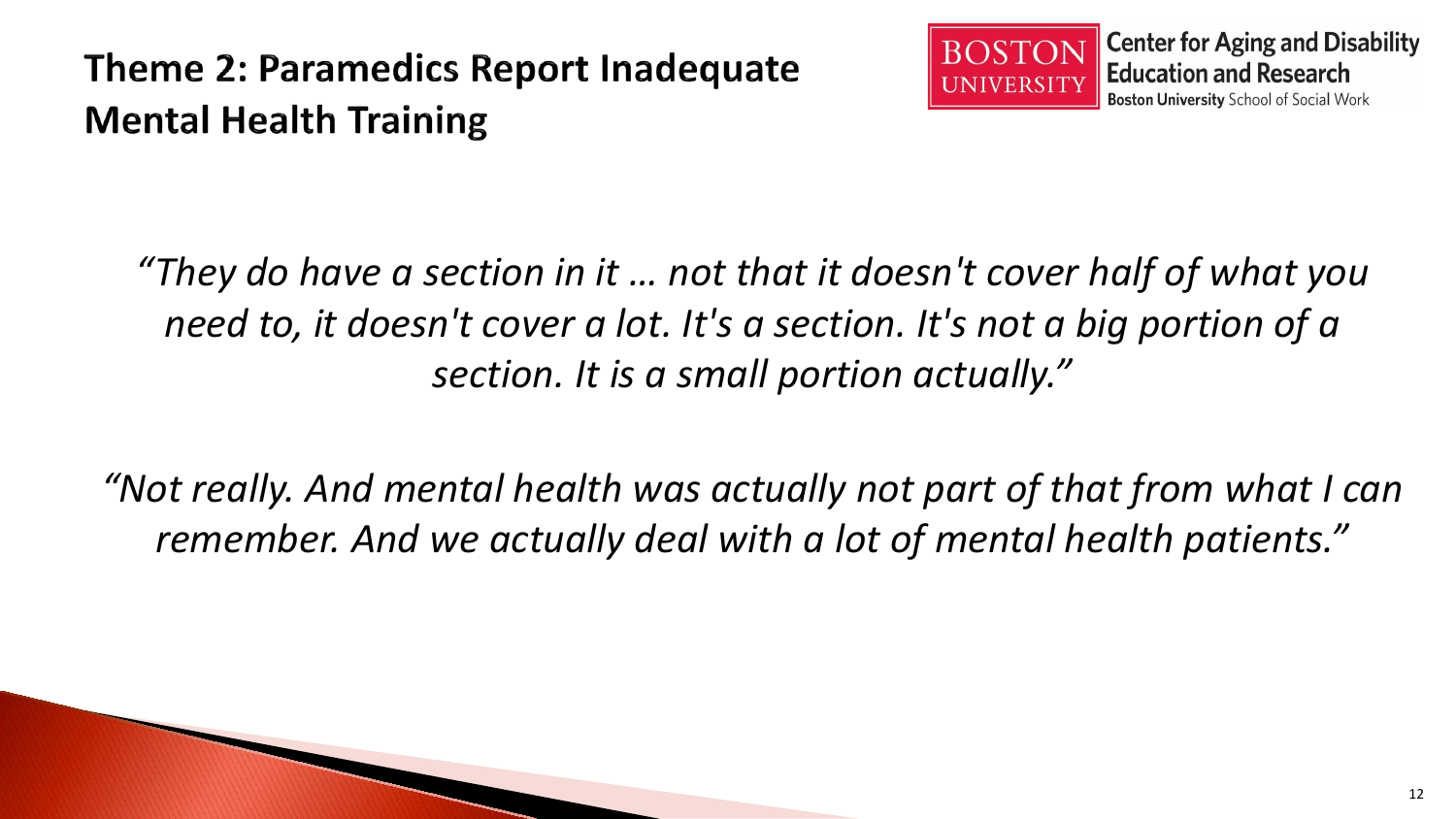#### **Theme 2: Paramedics Report Inadequate Mental Health Training**



*"I would put more in there because we're coming across a lot more patients who have episodes where they're just completely not themselves, and they fight, and there's ways to go about talking to these people, where you don't end up in a physical altercation with these people, or having to physically restrain them with soft restraints, tying them to the stretcher. You know what I'm saying? But to teach enough ways to deal with them because I think it would be better to put more emphasis on that as well."*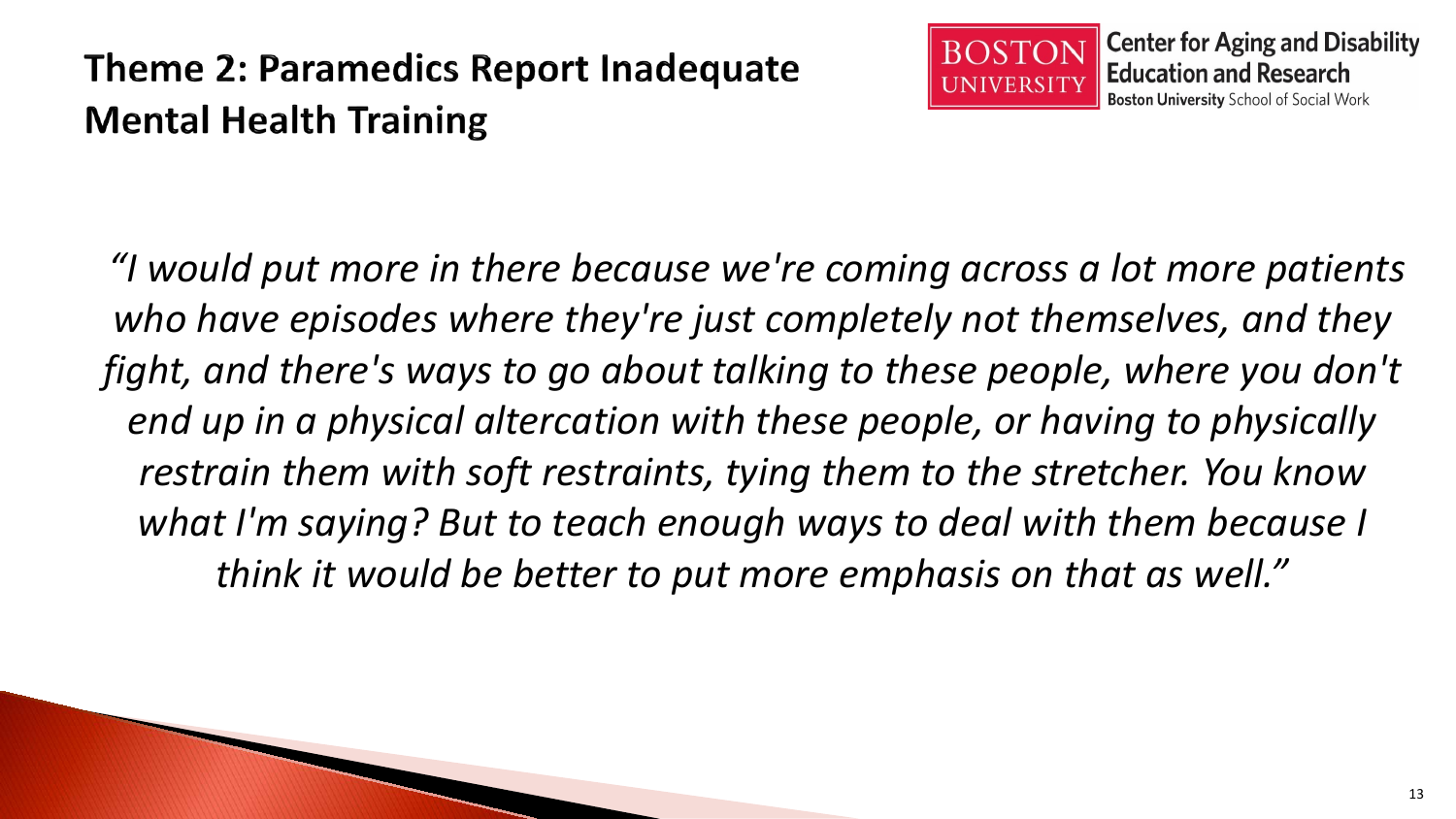**Theme 3: Paramedics Report that Experiential** Learning and Strong Interpersonal Skills are **Critical Tools** 



- $\triangleright$  Participants reported that the experiences of interacting with patients having mental health crises has been central to their developing skills in this area, in lieu of adequate formal mental health training.
- ▶ Participants revealed a great capacity for empathy and strong interpersonal skills, which they rely on heavily when interacting with patients who are having mental health emergencies.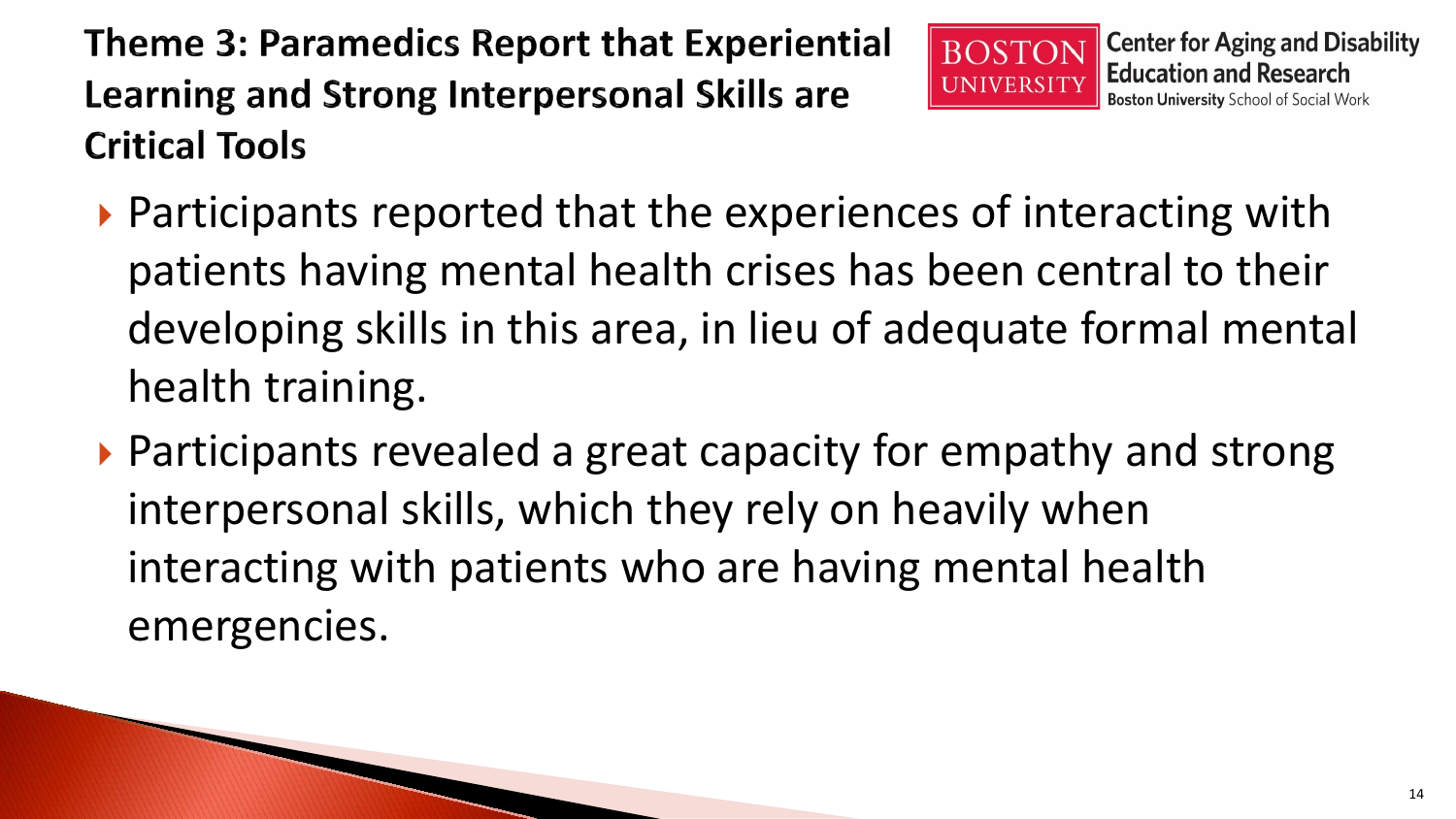**Theme 3: Paramedics Report that Experiential** Learning and Strong Interpersonal Skills are **Critical Tools** 



*"I treat them with respect, listen, and don't be so judgmental. Everybody has a story and everybody has a problem and you just try to … don't make them feel isolated."* 

*"You've got to be able to draw the information out from the person themselves. And it's a skill that they don't teach in school. They don't teach you how to talk to somebody. They don't teach you how to throw questions at somebody in a way that they'll answer and it'll lead to the next question. You set them up to answer in a way that gives you all that information. That's one thing the schools don't do. They don't teach you that part."*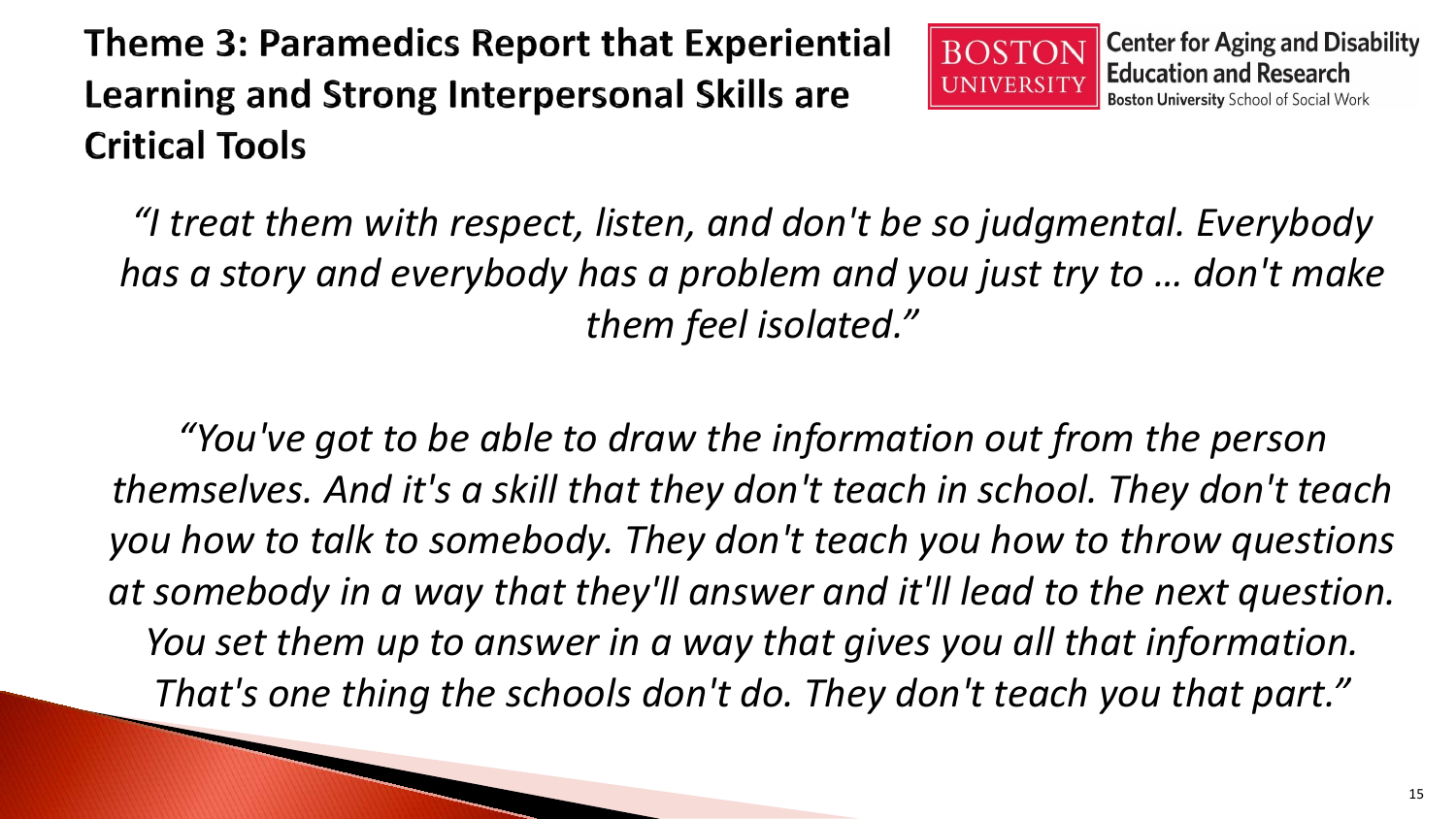# Discussion/Implications

- ▶ The data highlights the types of mental health crises paramedics frequently encounter, provides insight into paramedics' complex roles, and demonstrates the potential risks responding to mental health crises may impose on paramedics' personal safety and emotional well-being.
- ▶ Most notably, the data indicates a significant gap in paramedic training.
- ▶ Additional training to appropriately respond to and work with individuals experiencing behavioral health emergencies will better serve both the individuals as well as paramedics and other emergency providers.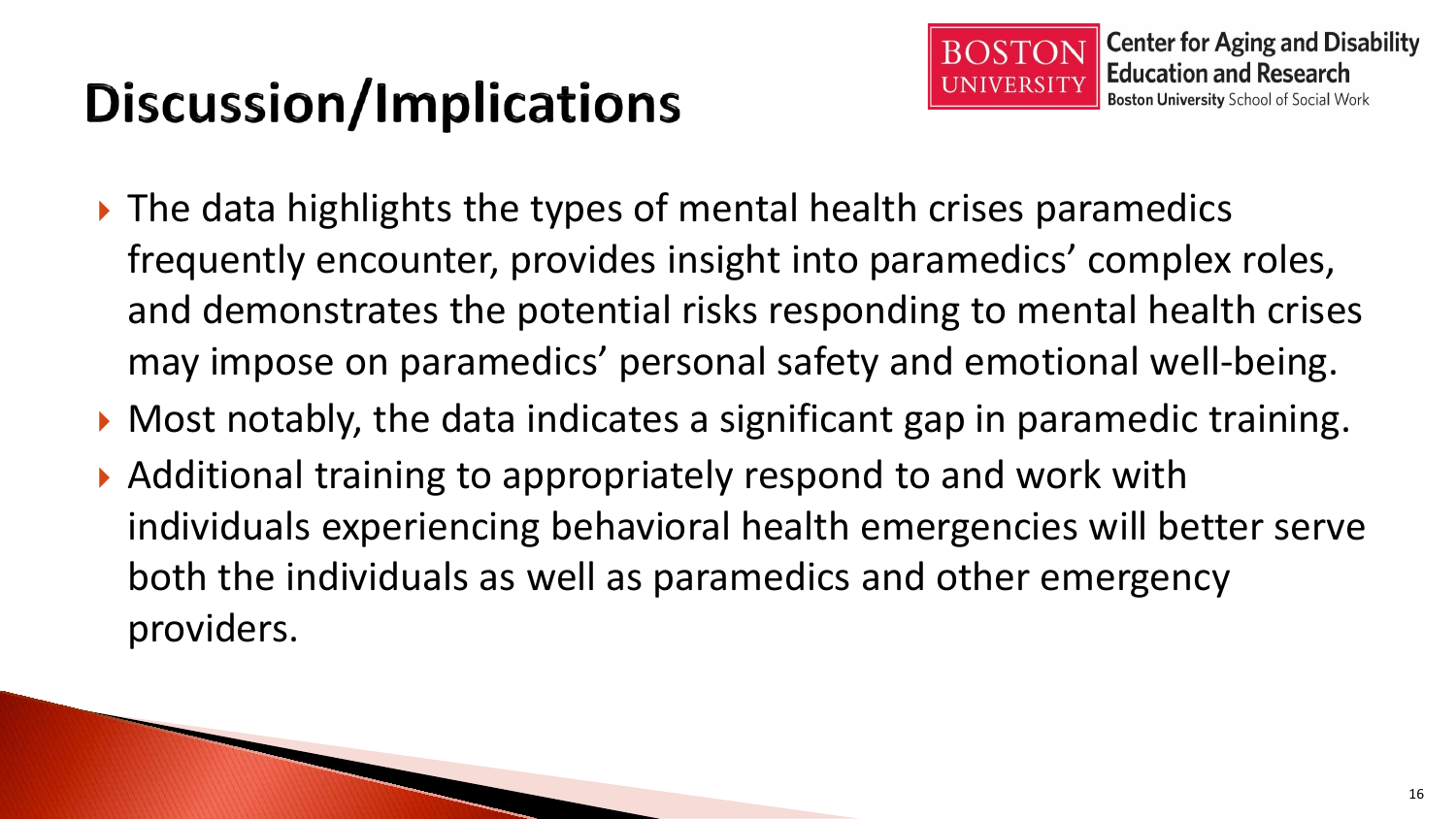#### I have no commercial relationships to disclose.







This Continuing Education activity is jointly provided by The Annenberg Center for Health Sciences at Eisenhower and The Gerontological Society of America.